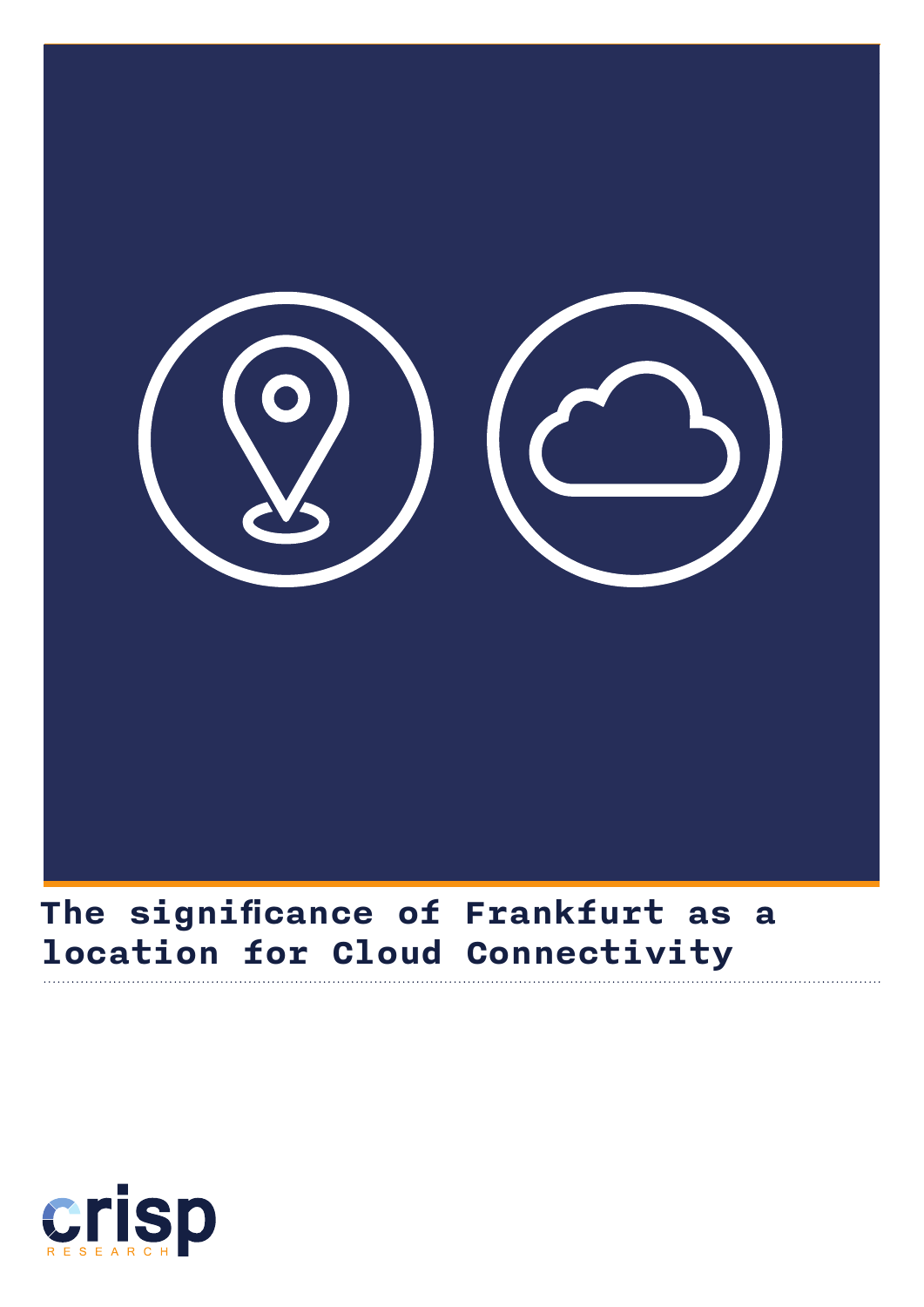### **Executive Summary**

On the infrastructural side the location Frankfurt am Main is the backbo-**→** ne of the digital business in Germany. As far as data center density and connectivity to central internet hubs are concerned, Frankfurt is the leader throughout Germany and Europe.

- **→** The continuous relocation of data and applications to external cloud provider infrastructures made Frankfurt the stronghold for cloud computing in Europe. It is expected that almost all relevant cloud computing providers will make their investments in Frankfurt during the upcoming years.
- Criteria, such as latency, data throughput and scalability are playing a **→** decisive role in operating enterprise- and real time applications. The significance of Frankfurt will increase continuously due to meeting these conditions.

- The provision of applications through modern cloud-operating concepts is **→** of increasing importance to the CIO's of larger corporations. Against this background, the location- and provider selection plays an elementary role. Only high-performance connectivity between an on premise cloud and the customer-infrastructure guarantees the desired "quality of service".
- The term "cloud connectivity" is going to play a central role in creating cloud strategies and architectural concepts. Cloud computing for companies only makes sense if hybrid cloud operation systems are displayed on networks and can be operated cost-efficiently. **→**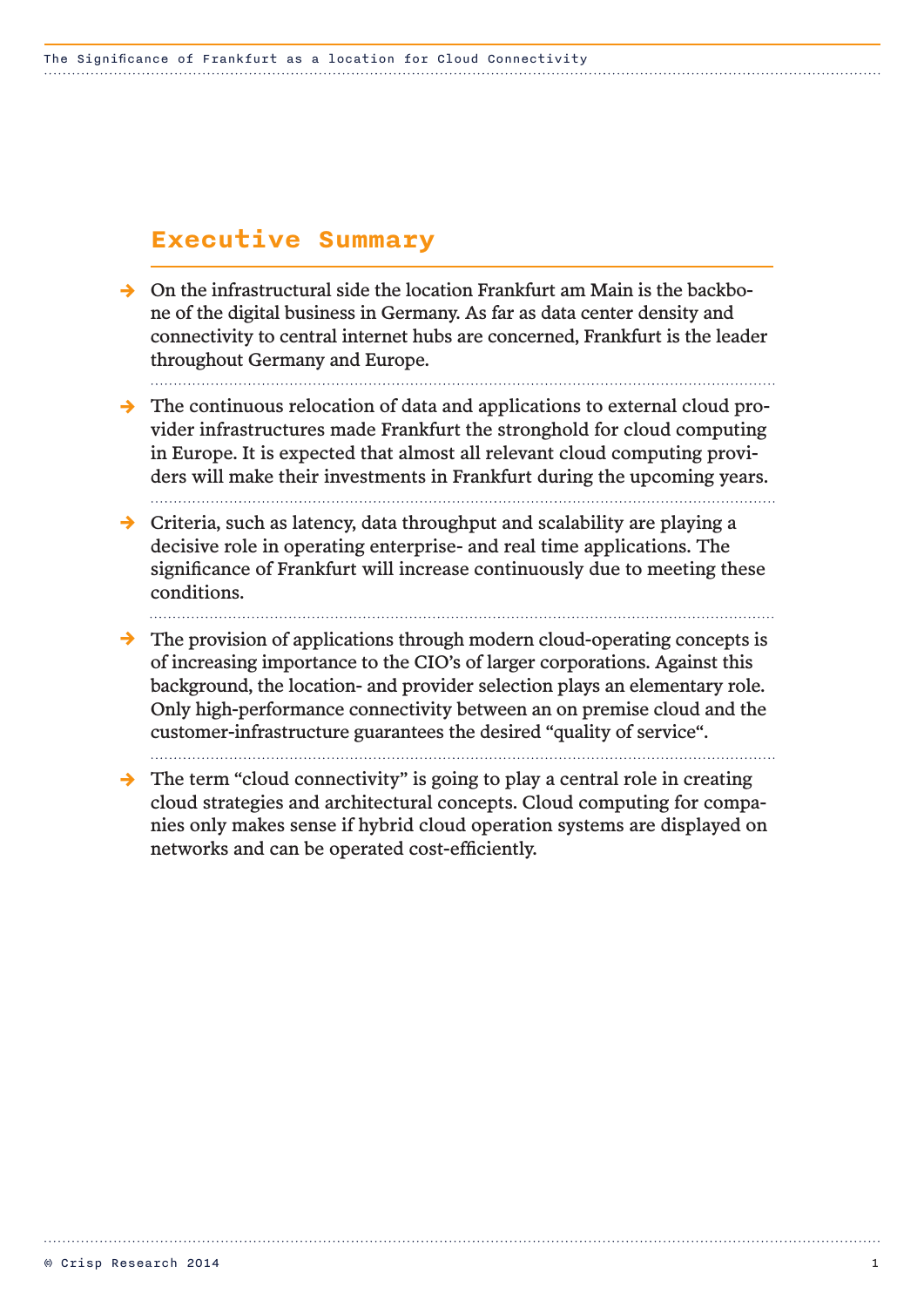### **Table of contents**

|              | <b>Executive Summary</b>                                             |
|--------------|----------------------------------------------------------------------|
| $\mathbf{2}$ | <b>Table of Contents</b>                                             |
| 3            | Cloud Connectivity: The secret sauce                                 |
| 6            | Influences on the CIO and IT-Infrastructure<br><b>Decision Maker</b> |
| 8            | Frankfurt am Main as IT-Location in Germany<br>and Europe            |
| IO           | Frankfurt am Main as Cloud-Connectivity Hub                          |
| $I_4$        | Outlook                                                              |
| <b>16</b>    | Authors                                                              |
| I7           | <b>About Crisp Research</b>                                          |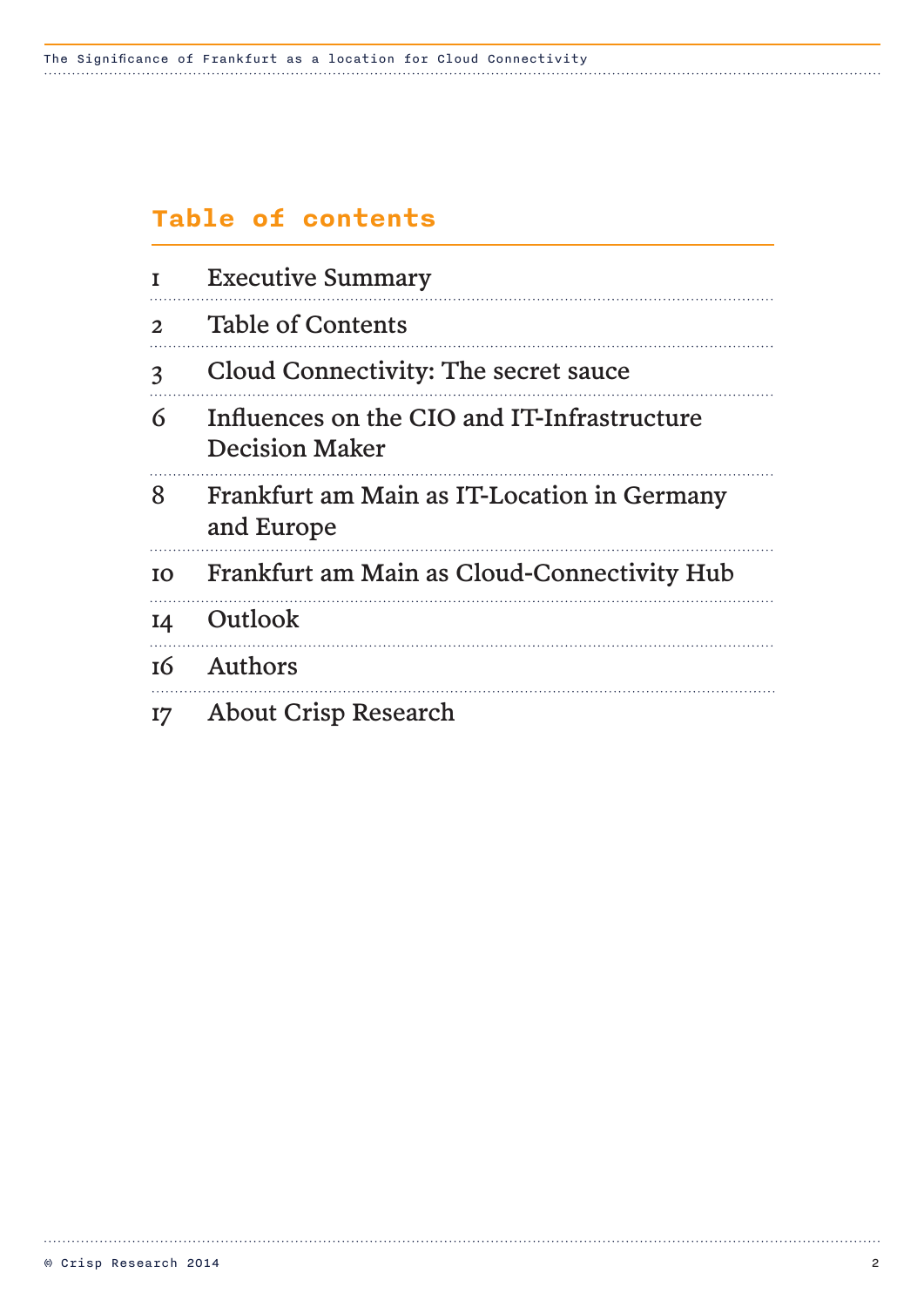## **Cloud Connectivity:**  The secret sauce

**Due to continuous relocation of business-critical data, applications and processes to external cloud infrastructures, the IT-operating concepts (public, private, hybrid), as well as network architectures and connectivity strategies are significantly changing for CIO's. On the one hand, modern technology is required to provide applications in a performance-oriented, stable and secure manner, on the other hand, the location is significantly decisive for optimal "Cloud-Connectivity".**

Against this background, Crisp Research assesses the role of Frankfurt as data center location and connectivity hub with this strategy paper.

Numerous modern business applications are currently already provided through cloud-infrastructures. From the current viewpoint of a CIO, stable and performance-oriented connectivity to systems and services is imperative. This trend will continue. Crisp Research projects that approximately a quarter of all business applications will be used as cloud services within the next five years. At the same time, hybrid scenarios combining local company IT-infrastructures and infrastructures in cloud-based data centers is becoming increasingly important.

The digital change does not stop at any segment of our lives today. Approximately 95 percent of all smartphone apps are connected to services located on servers in global and worldwide distributed data centers. Likewise, the apps are not functional without direct and mostly constant connection to those services. Access to metadata or other information is imperative for trouble-free operation. In addition, the majority of productive data required by the apps is stored on data center systems and only a small selection is cached on the smartphone locally if necessary.

Therefore it is important to understand that the quality of a cloud service is significantly dependent on its connectivity and the performance on the backend. A cloud service is only as good as the connectivity that provides it.

| "Frankfurt has the unique advanta- |
|------------------------------------|
| ge to be located in Central Euro-  |
| pe, guarantee low latency and a    |
| high connectivity density at the   |
| same time, which renders it the    |
| preferred location for us Akamai." |
|                                    |

**Christian Kaufmann** Director Network Services, Akamai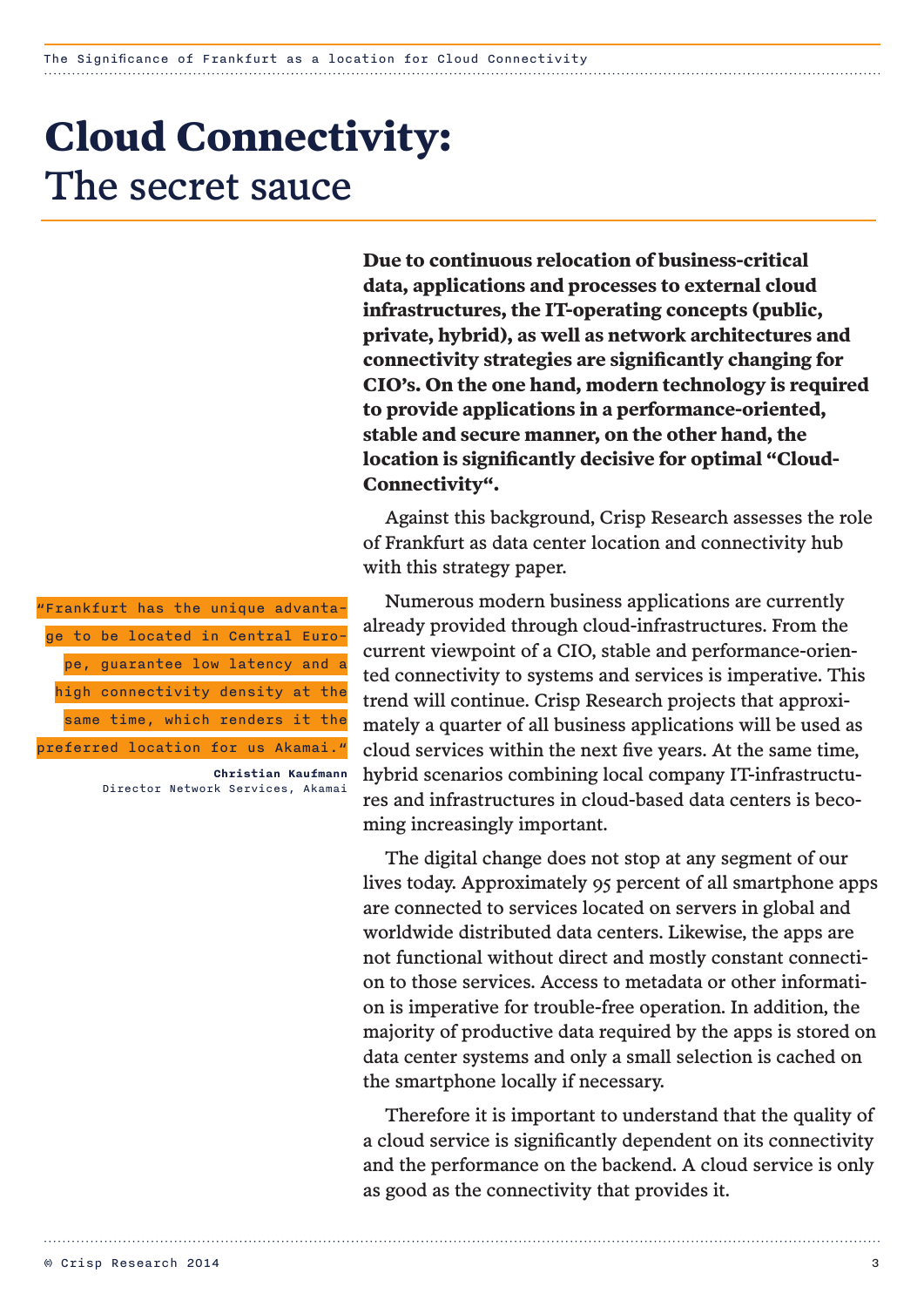The steadily increasing data requirement especially demands a reliable, and above all, a stable service connectivity in order to be able to access and save data and information at any time. This becomes even more significant if business-critical processes and applications are outsourced to a cloud-infrastructure. High-performance access with low latency must be guaranteed at all times and may result in significant financial and image damages in the event of failure. This represents a high risk for corporations.

#### **Requirement of Current and Future Applications**

"Cloud Connectivity" can technically be defined by the following values:

- Latency **→**
- Throughput **→**
- 
- Availability **→**

|              | Critical<br>threshold<br>value | Example                                     | Comment                                                                                                                                           |
|--------------|--------------------------------|---------------------------------------------|---------------------------------------------------------------------------------------------------------------------------------------------------|
| Latency      | <b>300ms</b>                   | E-Commerce,<br>Finance ser-<br>vices        | Latency greater than 2500 ms<br>results in noticeable delay of<br>transfer.                                                                       |
| Throughput   | 10 $Gbit/s$                    | Video strea-<br>ming, Big Data<br>Analytics | 10 GBit/s connectivity is the<br>current standard for minimum data<br>center connectivity. The current<br>maximum is 200 GBit/s.                  |
| Availability | 99,9999%                       | E-Commerce,<br>Enterprise Ap-<br>plications | Critical business applications re-<br>quire 99,9999 percent availabili-<br>ty. This corresponds to a downtime<br>of less than 5 minutes per year. |



Three types of applications have especially high requirements on throughput, latency and availability (zero downtime) to provide availability to customers on a high-performance and reliable level.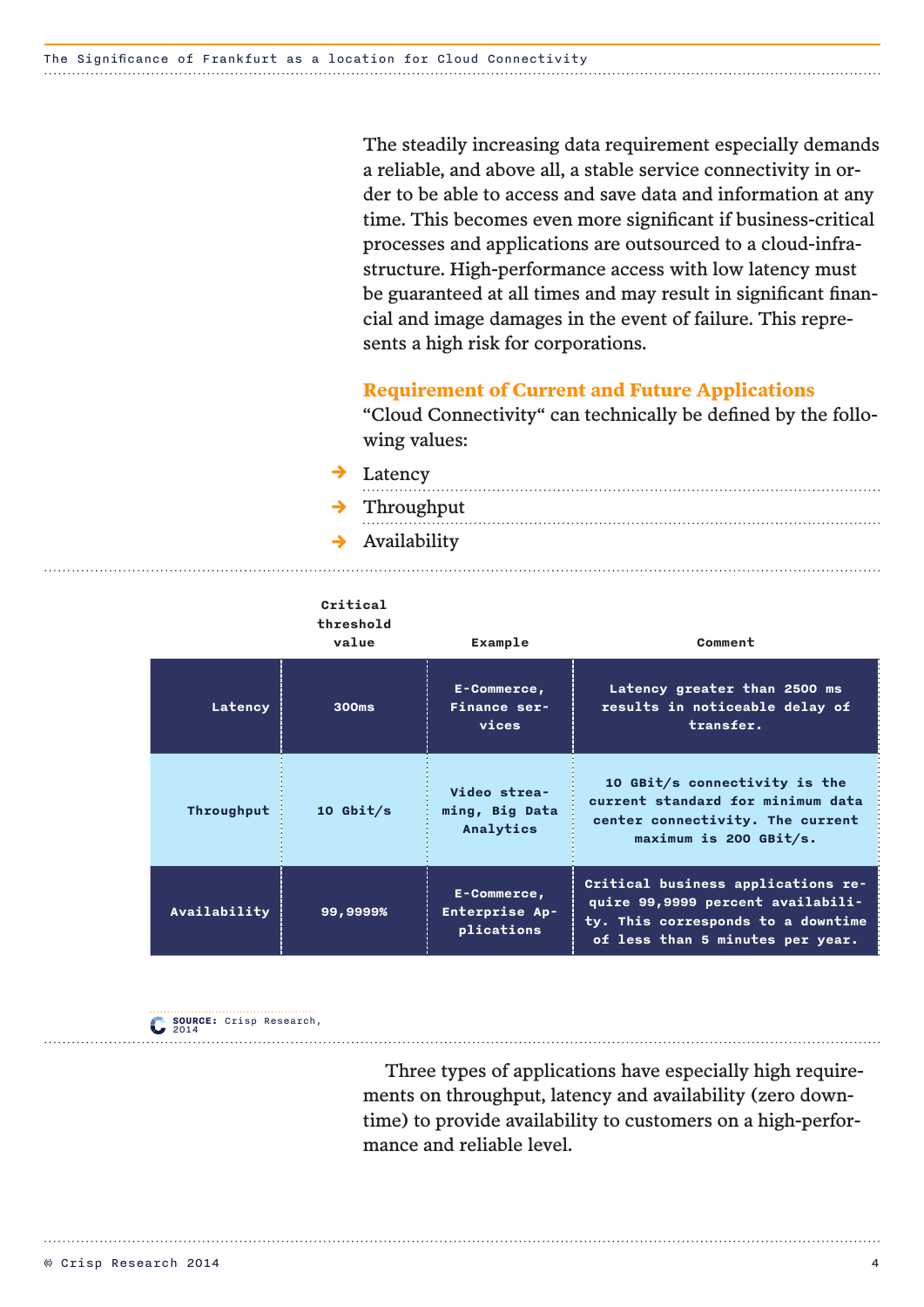#### **E-Commerce solutions**

Modern E-Commerce solutions pursue an integral approach. This approach includes the order process of diverse contents and goods, as well as services, and assists in processing all procedures.

A web shop provides a self-service portal to the customer on which goods can be selected and ordered independently on 365 days per year, 7 days per week and 24 hour per day. An overall availability of 99,999 percent is imperative. Amazon<sup>1</sup> calculated that each 100 millisecond delay costs 1% of revenue. Considering that Amazon generated sales in the amount of 48 billion US-Dollars in 2012, 100 milliseconds represents approx. half a billion US-Dollars per year.

#### **Financial services**

In particular, insurance, banking and financial services organizations depend on low latencies to operate their applications performant between different locations. This is mainly to sales-and business-critical applications, which would not work well under conditions of high latency. However, it is not the question of whether an application works, but that a low latency has a significant impact on its performance and thus leads to business benefits.

#### **Real-Time Processing and Transactions**

Speed is the key for generating competitive advantages in all industries. Especially in the financial industry and all real-time analyses segments, it is imperative to aggregate and process data and information quickly and reliably. The low latency and high throughput requirements play a superior role here, so the data can be processed with as little delay as possible and is transmitted at a high speed in order to meet the requirements of real-time applications.

Above all, the requirement of real-time analyses in which all available internal and external corporate data and resources are collected to perform forecast- and competition analyses immediately upon request is on a steady rise. This type of dynamic analysis and reporting also considers data that has been collected in the system recently.

1 Strangeloop, "Amazon: 100ms faster = 1% revenue increase", http://www.strangeloopnetworks.com/resources/infographics/ web-performance-and-ecommerce/amazon-100ms-faster-1-revenue-increase/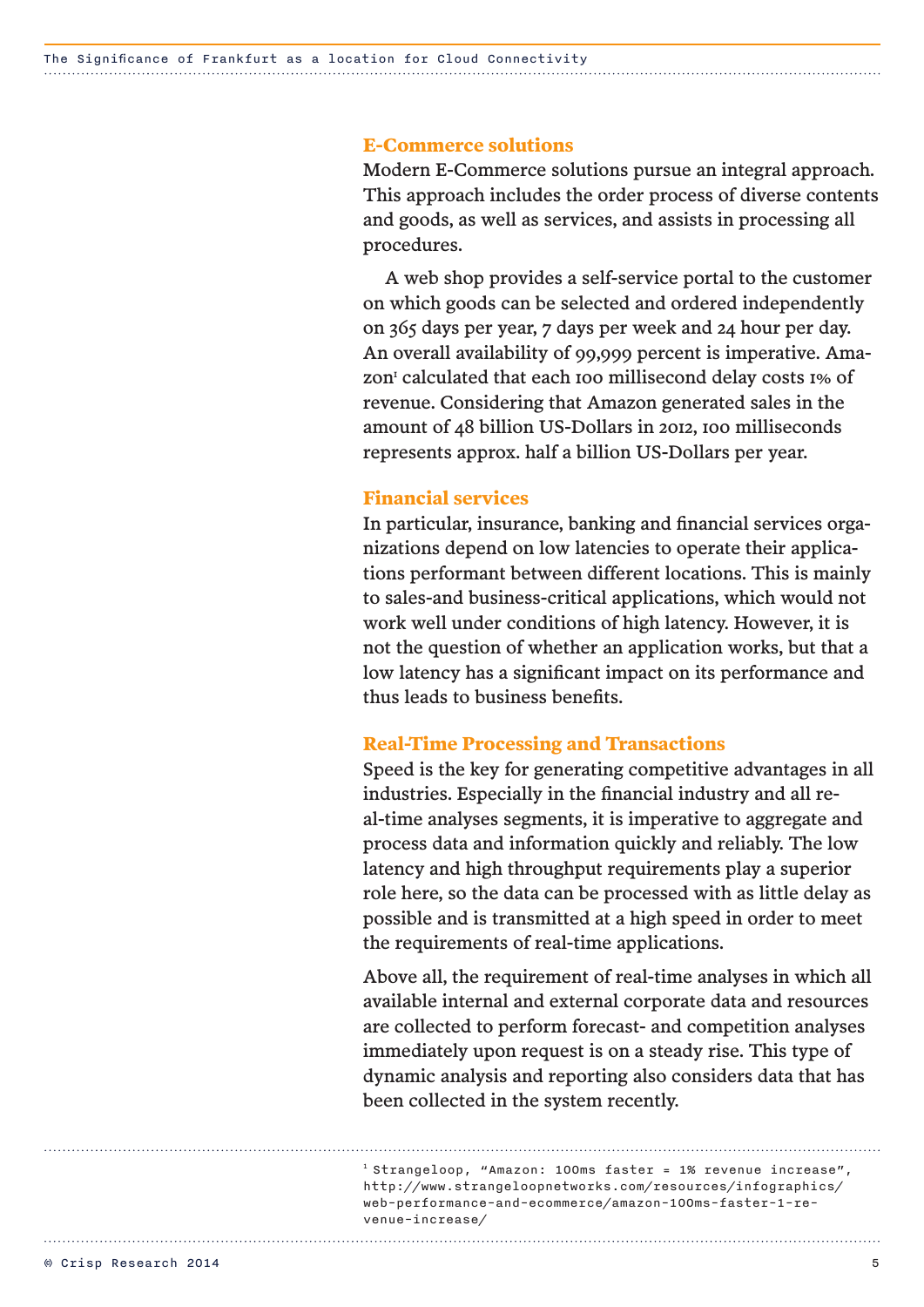## **Influences on the CIO and IT-Infrastructure Decision Maker**

**CIO's contemplate a myriad of topics within the framework of build-or-buy decisions regarding the IT-infrastructure.** Topics, such as cost, security, usage rate, energy supply and business continuity play an important role and basically influences which operating concepts (public or hybrid), providers and locations are suitable.

All points mentioned require a high amount of expertise for stable and reliable data center operation, which has emerged into a business-critical component not to be neglected.

In the era of cloud computing the contemplations regarding connectivity of private, public and hybrid infrastructures and/or "cloud connectivity" play an increasingly significant role and are explained in the following paragraphs:

### **Technology Connectivity and Network Strategy**

CIO's increasingly contemplate how hybrid operating concepts can be implemented on the connectivity- and networking side to achieve the desired results with regard to latency, throughput and availability. In this aspect innovations in the network technology (e.g. data enter connection with up to 100 Gbit/s, SDN), as well as services, such as CDN, WAN optimization or direct connections to public cloud platforms, play an important role.

### **Costs – Cost Efficient Connectivity**

The relocation of applications and data to the cloud parallel increases the data volume of corporations and service providers dynamically. The connectivity- and network costs in the IT- budgets rise accordingly. The costs for bandwidth and connectivity in the rural areas rising significantly in comparison with the concentrated areas (Frankfurt, Hamburg, Cologne, Munich etc.). Deciding on the location is extremely important with regard to connectivity costs.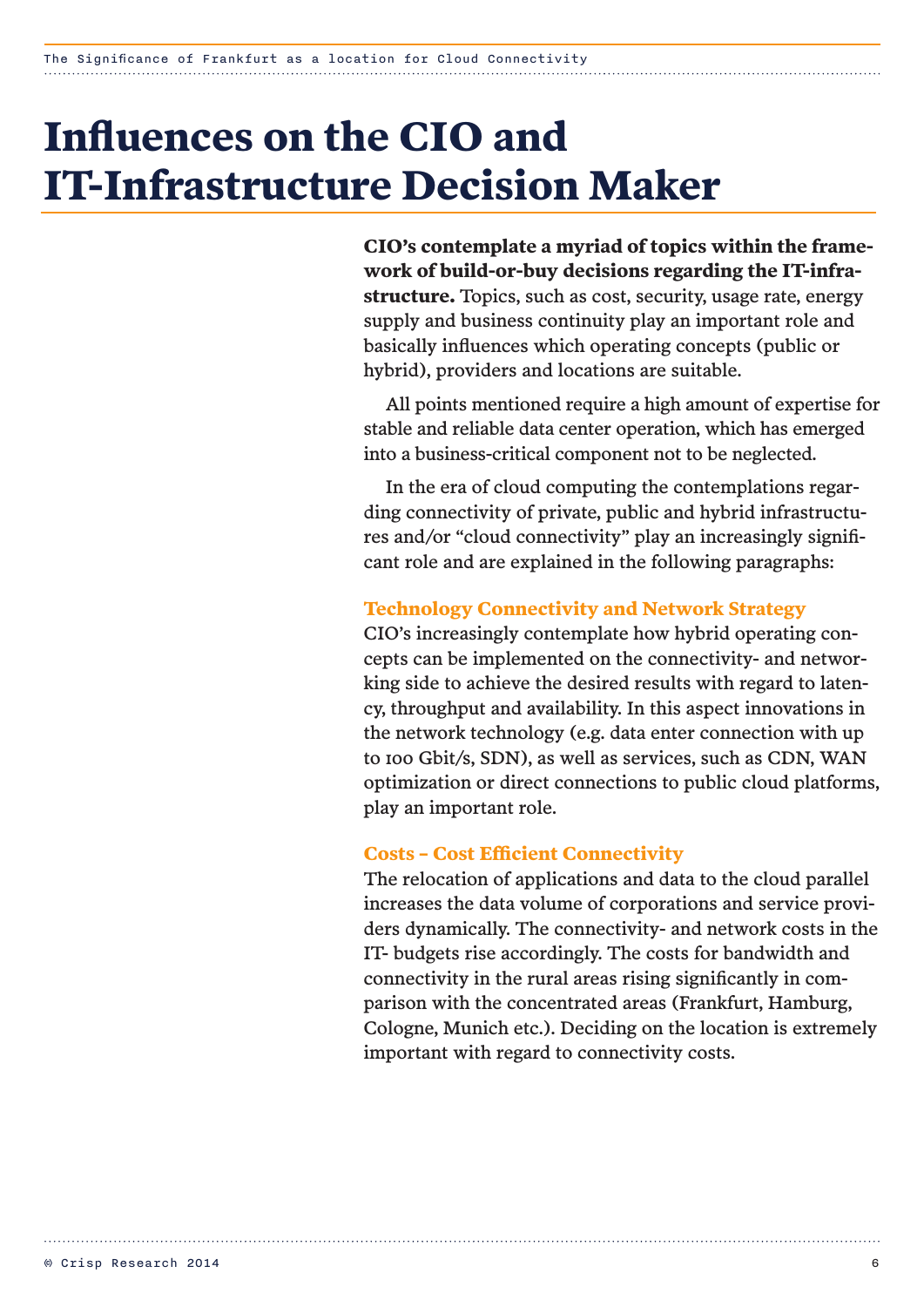#### **Strategy – Benefits of Cloud Connectivity Hubs**

When planning their cloud-networking strategies, CIO's should also consider the opportunities created by closing the ranks between numerous large cloud service- and infrastructure providers in metropolis regions such as Frankfurt. These capitals form so called "cloud connectivity hubs" and enable new standardized connectivity services, such as Amazon AWS Direct Connect and Microsoft ExpressRoute (direct connectivity of infrastructure to diverse data center locations). In the future, large corporations will have the option to create direct connection from their corporate network to Salesforce or Microsoft cloud-services in order to increase performance and security during usage and decrease their connectivity cost.

In conclusion, a decision regarding the operation between a company-owned data center or selecting a suitable data center provider must be made. A high-performance and stable infrastructure environment, in which the location is also an important factor in order to be connected to the important cloud providers and to decide on the design and concept of modern hybrid cloud architecture, is of significant importance.

Therefore Crisp Research recommends that IT-decision makers question and evaluate the core competencies of their IT to decide whether their IT-infrastructure should be outsourced to an external data center such as in Frankfurt for example. Numerous national and international cloud platforms featuring the most reliable connectivity with DE-CIX and over 550 ISPs will be located there in the future.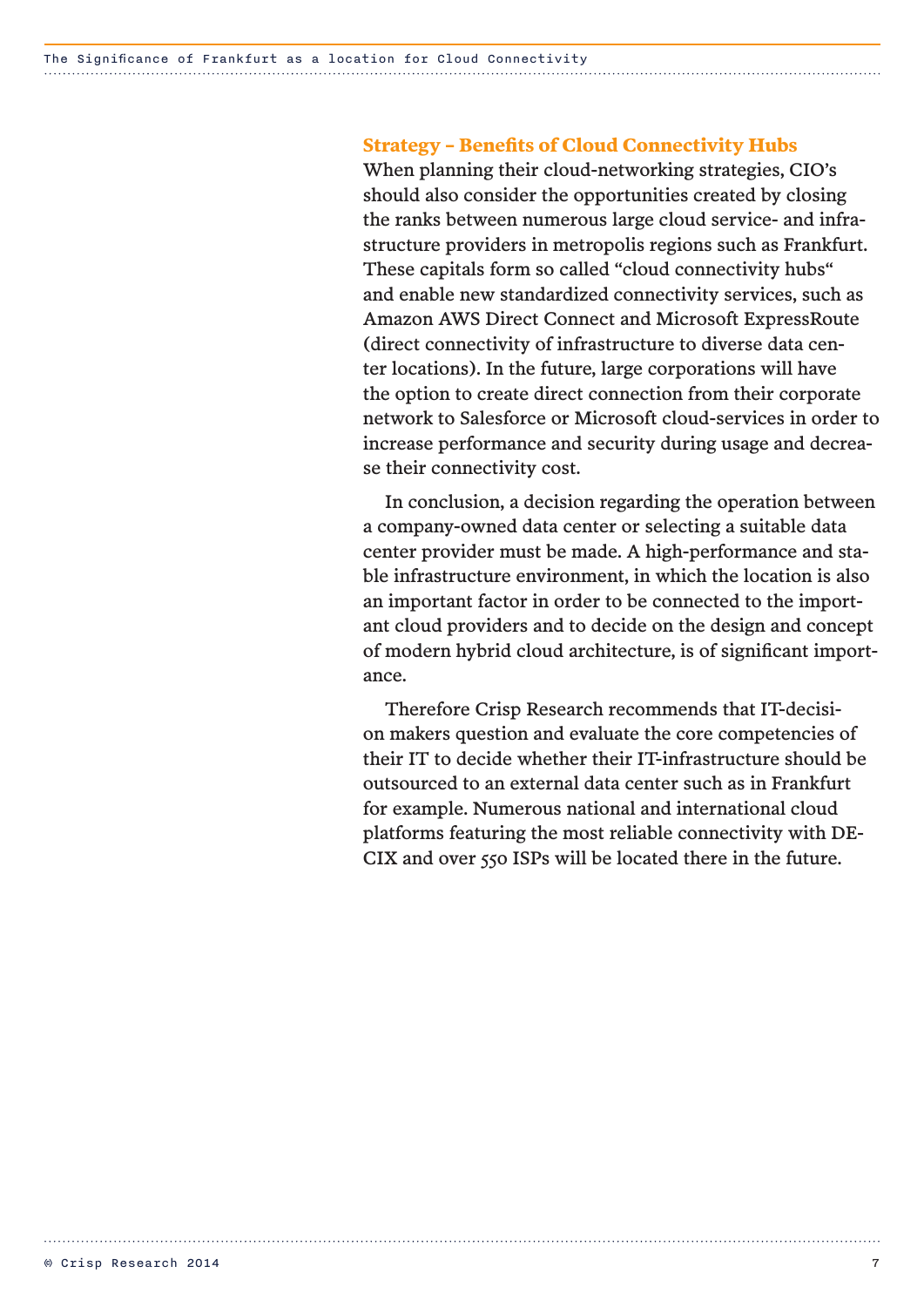### **Frankfurt am Main as IT-Location in Germany and Europe**

**Frankfurt am Main is one of the most important European locations for information- and communication technology in Europe.** With DE-CIX and its top-transfer rate of approximately two terabit per second, 90 percent of the German- and 35 percent of the European Internet traffic, Frankfurt is home to the worldwide largest Internet hub .

This hub ensures the global interconnection of the local and financially strong industries, such as the finance industry, corporations from digital infrastructure, IT-security and satellite navigation This is supported by an excellent infrastructure for traffic and mobility and therefore guarantees all interfaces for a modern and quick transfer of information and financial resources throughout national and international markets.

These positive circumstances resulted in the move of numerous German and international companies to Frankfurt and its regions during the past decades. Amongst them, renowned providers, such as Microsoft, Oracle and HP, the IT-service provider Lufthansa Systems, T-Systems and Accenture or telecommunication providers, such as Colt Telecom, T-Online and Vodafone.

Especially the financial industry has had a hand in establishing numerous data centers to satisfy the requirements of necessary capacities for computing power and memory. This resulted in an upward industry for data center service providers, which offer data center facilities and other services in their portfolios. They depend on the development of vertical eco-systems within the data center, in order to exhaust the facilities to the utmost extent.

2 Branchenreport IKT FrankfurtRheinMain, 2010

"Frankfurt am Main is the European control center for Cloud Computing." **Gerd Simon**

Senior Consultant, Digital Hub FrankfurtRheinMain e.V.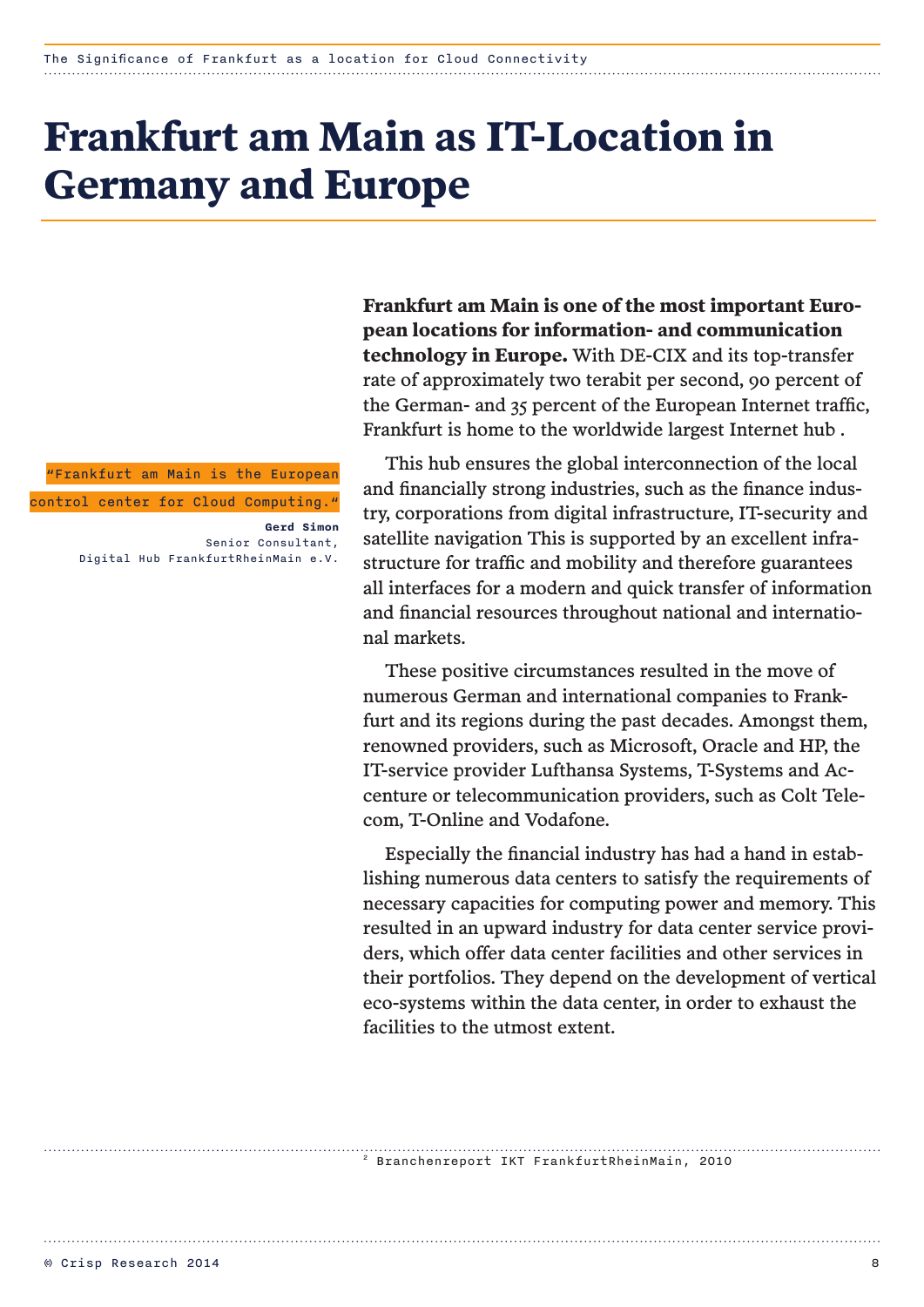| "Frankfurt is an excellent      |  |  |  |  |  |
|---------------------------------|--|--|--|--|--|
| location as the leading fin-    |  |  |  |  |  |
| ancial center for Germany and   |  |  |  |  |  |
| Europe, because it already has  |  |  |  |  |  |
| a high-performance infrastruc-  |  |  |  |  |  |
| ture. Many of our Cisco-        |  |  |  |  |  |
| customers build their data      |  |  |  |  |  |
| centers in the Frankfurt region |  |  |  |  |  |
| and this of course provides the |  |  |  |  |  |
| foundation for additional in-   |  |  |  |  |  |
| vestments in the cloud sector." |  |  |  |  |  |
| Patrick Schmidt                 |  |  |  |  |  |

This is met by the settlement of new IT companies and young innovative industries, such as virtual engineering. Simultaneously they also depend on a reliable power infrastructure, as well as international connectivity with low latency periods, which is provided by DE-CIX, amongst others, and which makes it especially attractive for the gaming industry.

Managing Director Architecture Sales, Cisco Mittel- und Osteuropa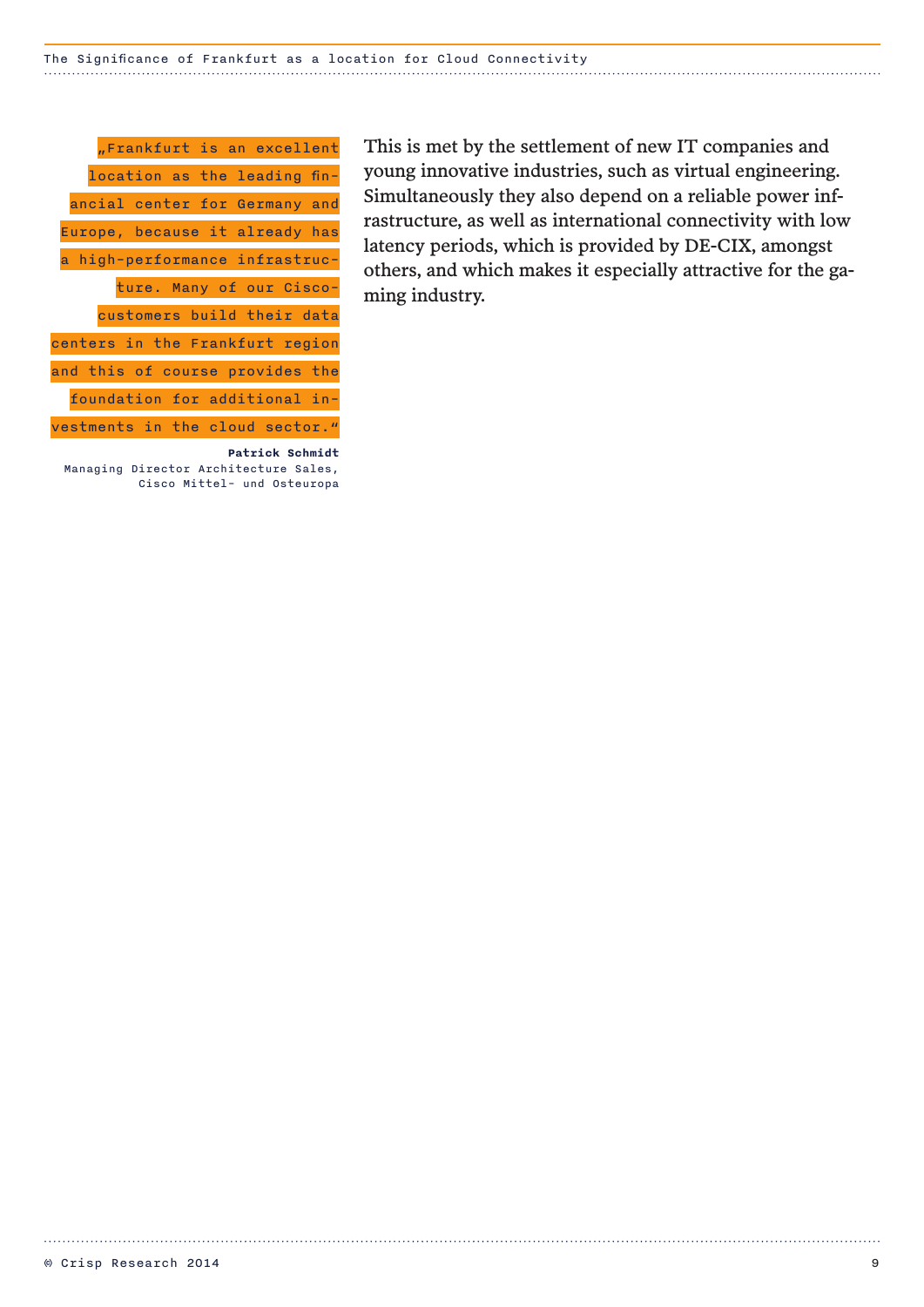## **Frankfurt am Main as Cloud-Connectivity Hub**

**More than 600 internet service providers from over 60 countries meet in Frankfurt with connectivity and ensure global networking.** This renders Frankfurt the Internet-hub with the highest global data throughput. In addition, more than 250 telecommunication providers and Internet service providers have settled here throughout the course of the past decades. Therefore, Frankfurt features a very high fiber glass concentration at high speed. It is a great environment to house an utmost amount of data centers

#### **A Very High Density of Data Centers**

In the course of the past decades, Frankfurt developed into a data hub and one of the globally leading information capitals. This can be contributed to the excellent geographic location and the well-established infrastructure as well as the economic situation. Moreover, the upward mobile markets in Asia and Eastern Europe are also connected here, which leads to additional growth.

In comparison to the main competitors in London and Amsterdam, Frankfurt was able to establish well, despite the high electricity costs in Germany. This can be contributed to the high data protection standard and sensitivity with regard to data locality in Germany, as well as the communities and eco systems (industry hubs) located in Frankfurt, such as the financial-, logistics- and media industry. A so called community effect, in which diverse cloud platforms, amongst other things, meet in multiple data centers to profit from the same advantages of the data center environments and their infrastructures is also unique to Frankfurt.

For example, the data center of German customs is located in Frankfurt. This means, no container moves in Hamburg until it is digitally processed in Frankfurt.

Frankfurt's data center density is comprised of multiple data center providers- and operators with different volumes. The differentiating factors are the power capacity (in MVA = Mega Volt Ampere) and the data center property (in sqm = square meters).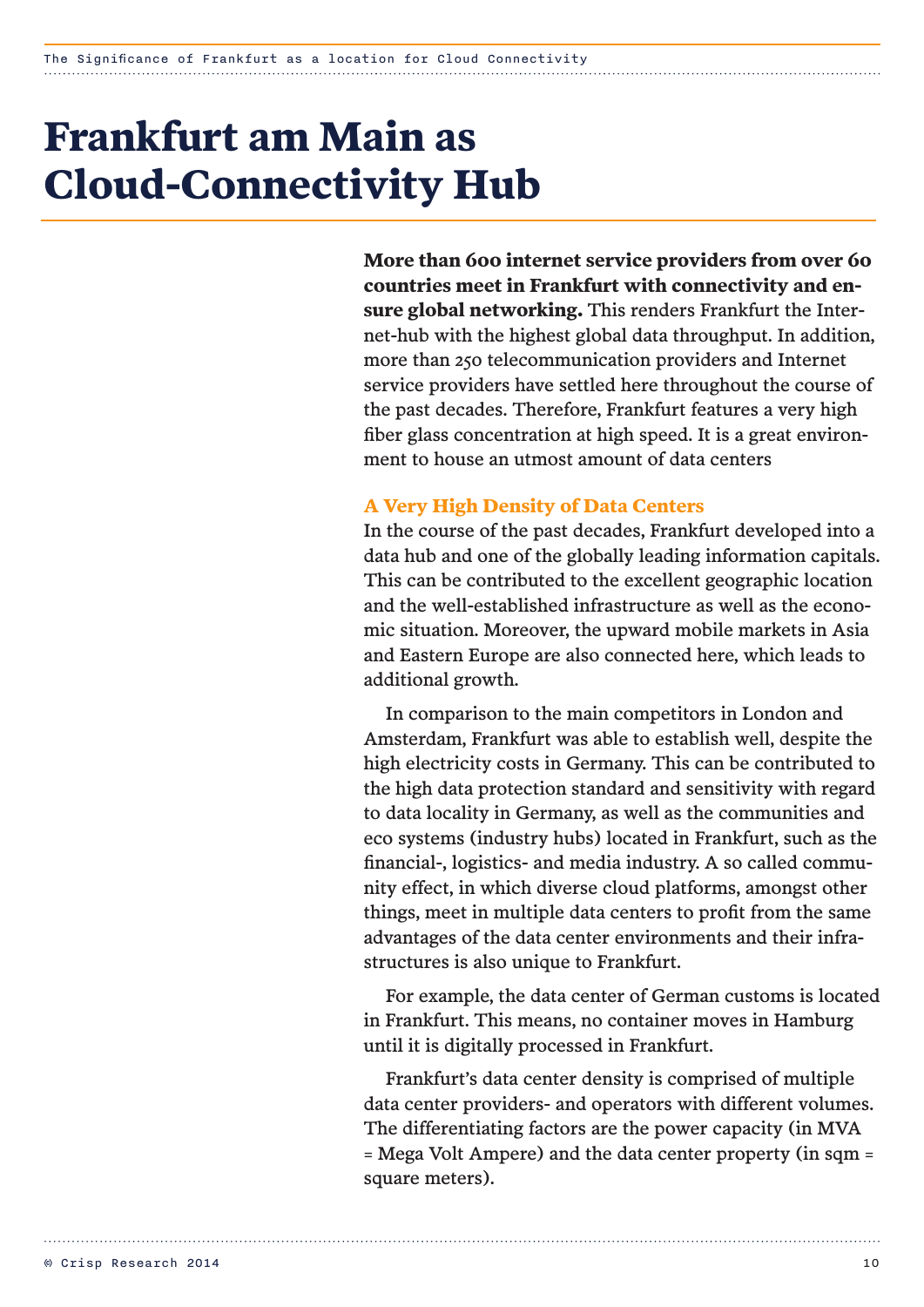The Significance of Frankfurt as a location for Cloud Connectivity

### **Best connected Data Center in Europe**

by number of connectivity partner



| "Frankfurt am Main operates data  |
|-----------------------------------|
| systems for over 500 Million      |
| users globally, which are perma-  |
| nently connected to each other,   |
| through digital infrastructures   |
| so they can interact in real-time |
| as an added-value-chain."         |
| Gerd Simon                        |

Senior Consultant, Digital Hub FrankfurtRheinMain e.V.

According to the Digital Hub FrankfurtRheinMain - status April 2014 – Frankfurt features more than 400,000 sqm gross data center property. Of this, 230,000 sqm net property are for sale. The growth rate from 2013 to 2014 was 10 percent. These properties are currently distributed amongst 47 locations by a total of 31 providers. The numbers of the local electricity company Mainova and the Digital Hub FrankfurtRheinMain<sup>3</sup> indicated that electricity use in the past 15 years has doubled from 0,5kw/sqm to 1kw/sqm. This portrays the constant development of the data center locations and simultaneously, the immense electricity use resulting from this development.

3 Digital Hub FrankfurtRheinMain e.V., Gerd Simon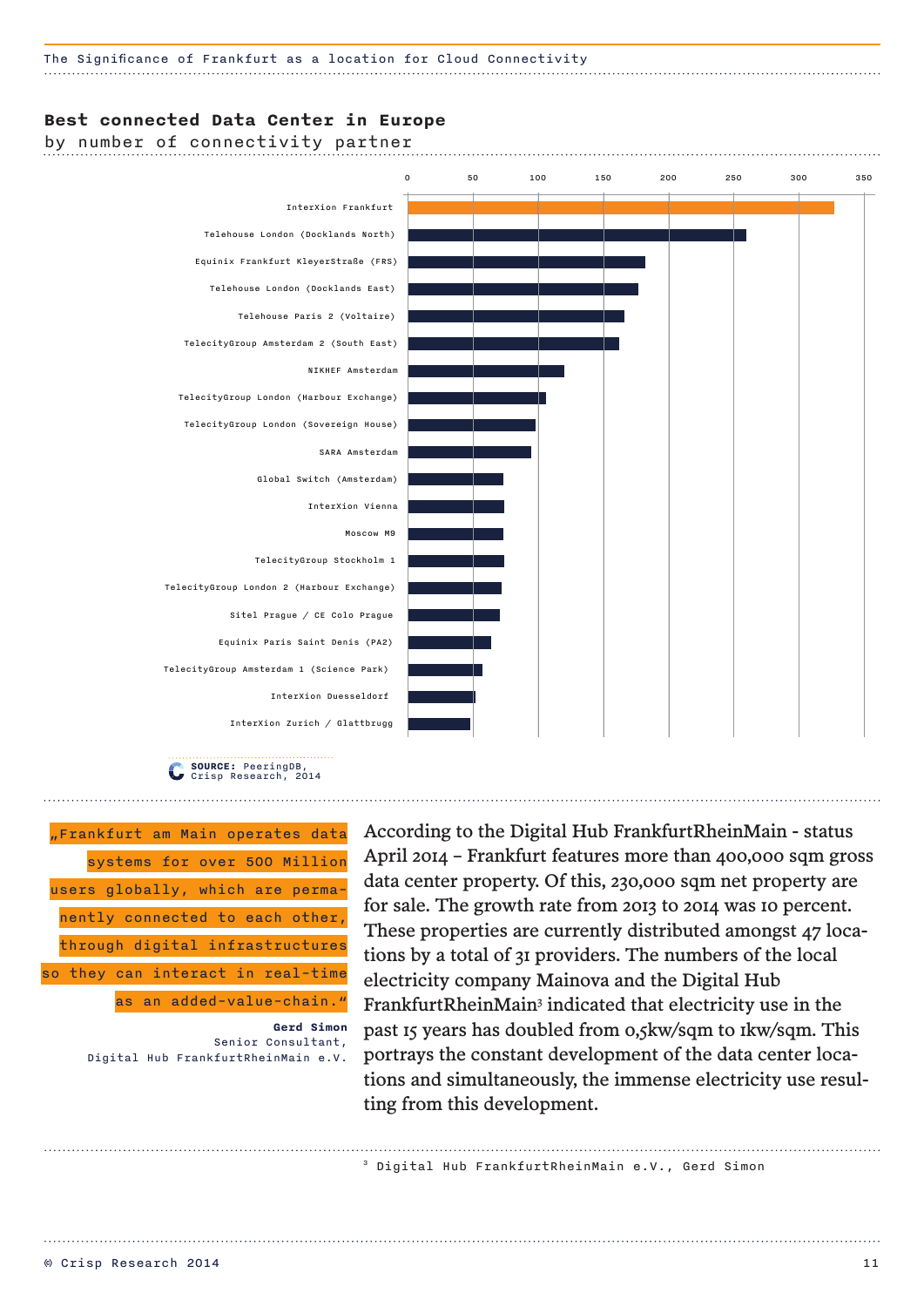

**Mattias Fridström** Vice President & Head of Technology, TeliaSonera International Carrier

#### **Data Growth as Catalyst**

Within the last five years, DE-CIX Frankfurt has experienced annual consumption of HD-videos, HDTV, online games, cloud services and digital media libraries. In addition to the steadily rising Internet use, the social networks and mobile data usage via smartphones are considered data growth drivers. Further, the constant requirement for new data sources for obtaining information also contributes to a significant increase of annual data volume. The growing requirement for real-time analysis and the corresponding backup is another reason.



4 DE-CIX Management GmbH, http://www.de-cix.net/about/statistics/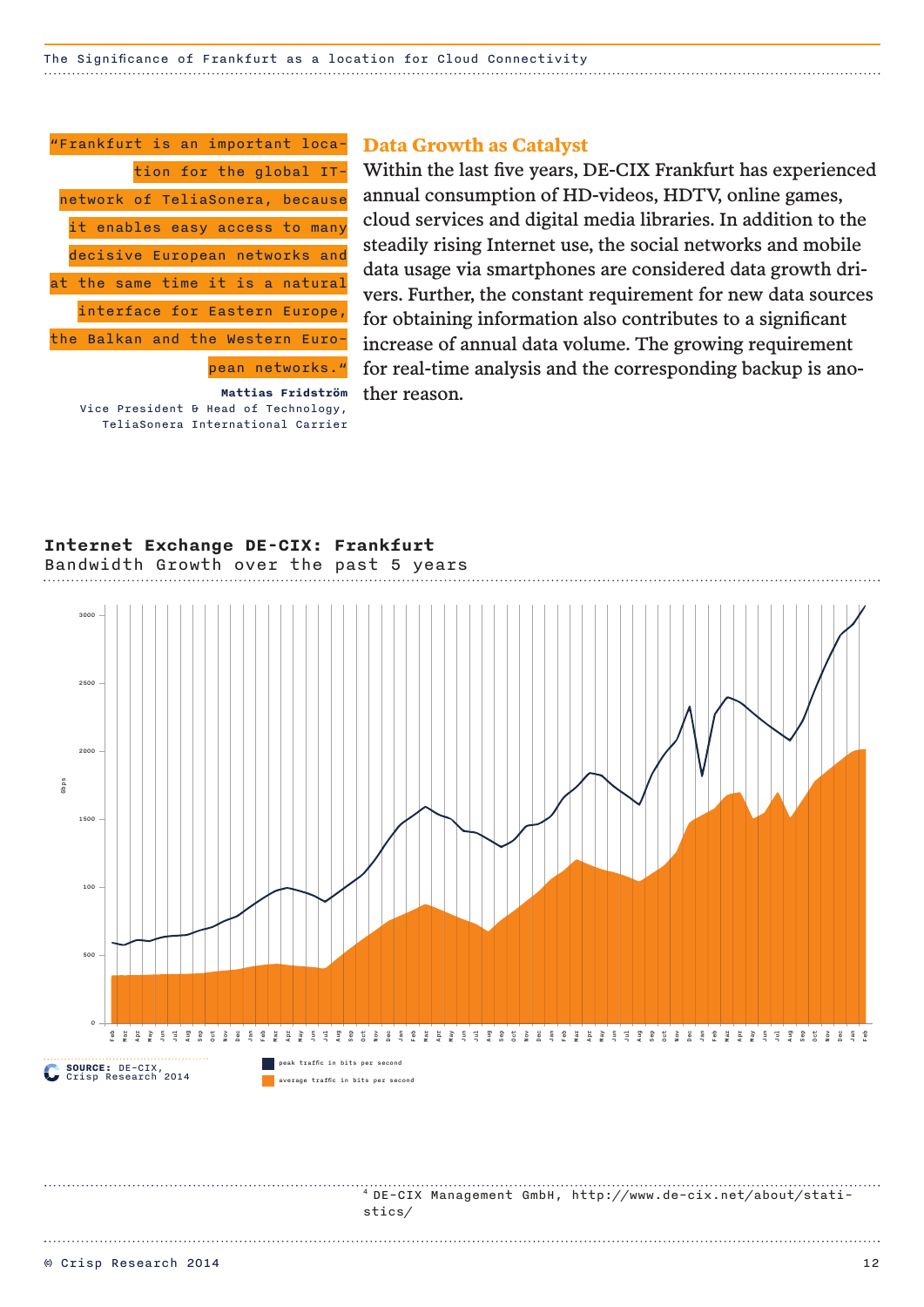

### **Top 20 of global internet exchanges**

by number of members



TeliaSonera International Carrier

The current topology of the network hub in Frankfurt is capable of processing a data volume of up to 80 Terabit/s. This is another advantage for the data center location in Frankfurt, because it enables a growth rate for years to come. The users profit from a low data package run-time because Frankfurt is connected to all important national and international data traffic networks. This increases the attractiveness of the location, which also makes Frankfurt increasingly attractive to global and national cloud platform providers. At the same time, almost all large Asian carriers use Frankfurt to connect to the intercontinental WAN-connections. This results in the European data traffic flowing through Frankfurt.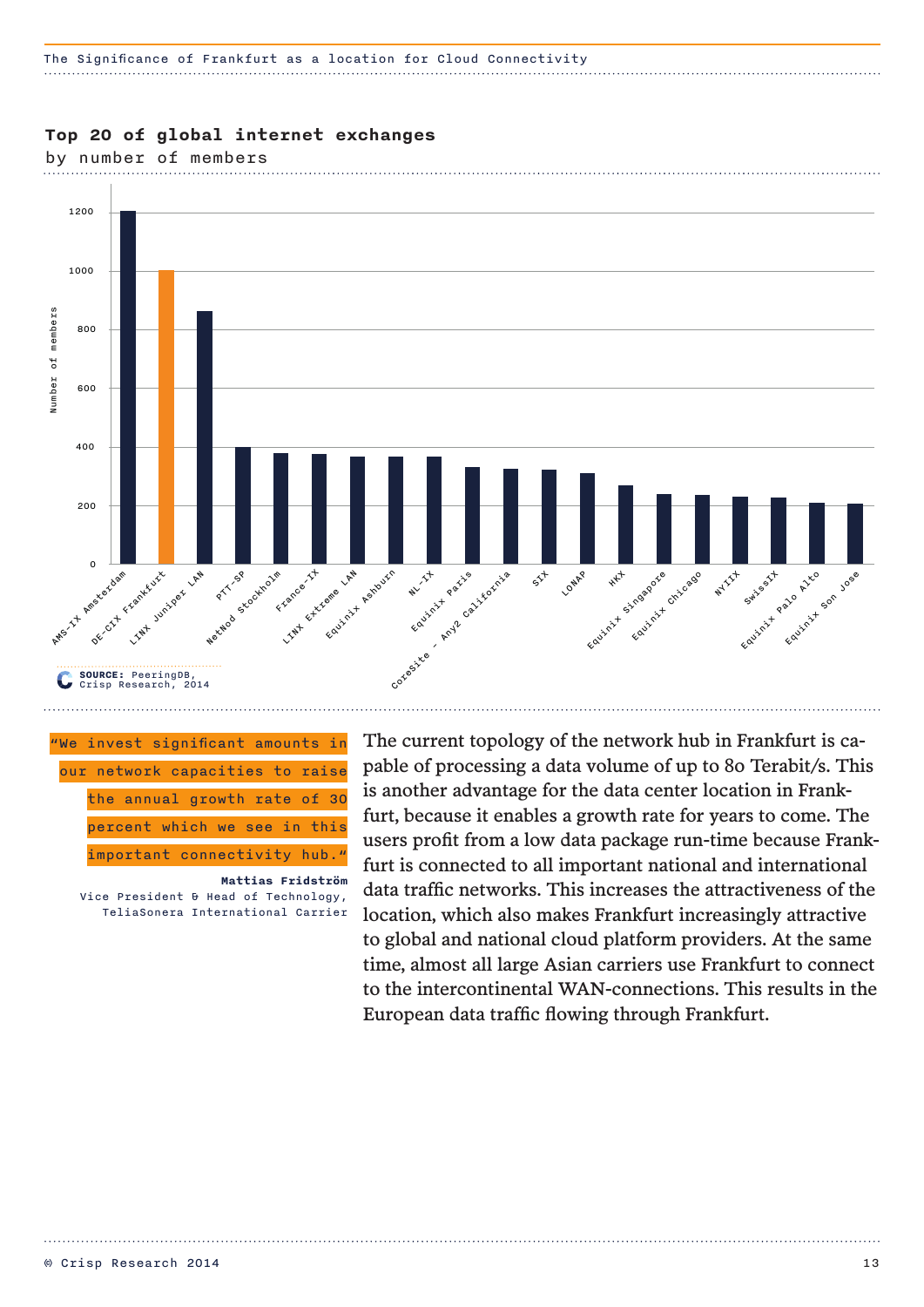### **Outlook**

**Within the past 20 years a cluster of infrastructure providers for the digital economy has formed in Frankfurt and assists companies to position their goods and services on the market.** These providers have characterized Frankfurt and its economy and provide integration services for IT and networks, as well as data center services. The foundation has been established in the 1990 by Internet hub DE-CIX and data center providers such as Interxion, IT-Service providers, such as Colt Technology Services and NRM Netzdienste Rhein-Main GmbH. Beside the biggest data center space and the highest bandwidth available in Germany, more than 7,000 IT companies are part of the IT-location Frankfurt Rhein-Main.

#### **Frankfurt's Attractiveness Continues to Increase**

An increasing amount of providers understood that they have to be available to their customers locally and on-site in the respective countries, despite a global cloud-infrastructure. This is an important acknowledgement. No provider who wants to do serious business in Germany can do this without a local data center.

Crisp Research sees an important trend in the fact that numerous providers will establish and/or expand their cloud platforms in Frankfurt within the next two to three years.

| "Connectivity is business-critical |                  |
|------------------------------------|------------------|
| for the DTS AG and its subsidia-   |                  |
| ries in order to supply all custo- |                  |
| mers with stable and high-quality  |                  |
|                                    | cloud-services." |

**Kai Mallmann** Geschäftsführer, DTS Systems GmbH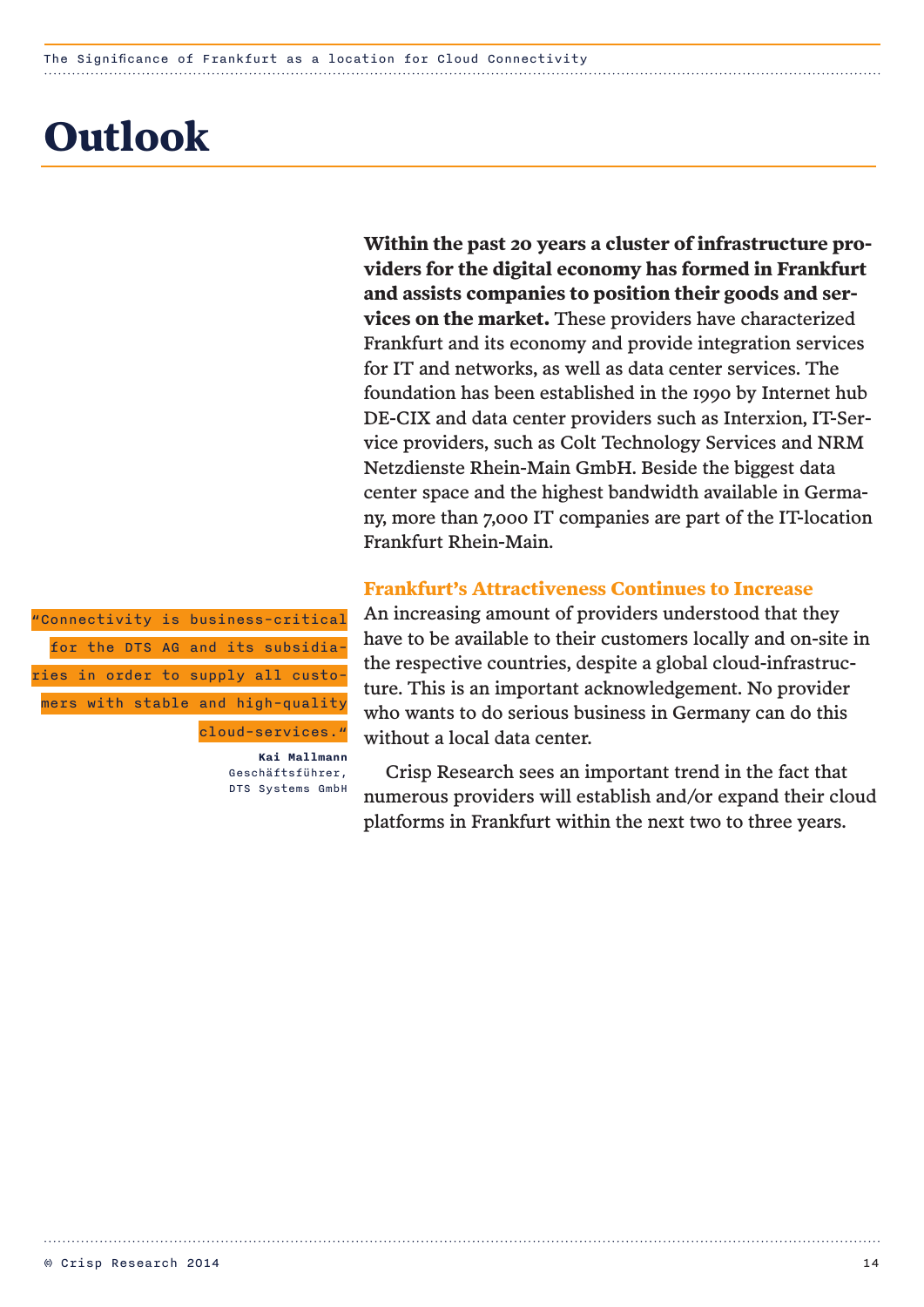### **Cloud Connectivity is Critical to Business**

The connectivity of a data center is a decisive and important benchmark in order to provide customers and their customers with stable and reliable access to cloud services at any given time. This includes high-level downtime safety based on diverse carriers (network providers) and a redundant infrastructure with regard to routers, switches, cabling, as well as the network topology. Within this scope, carrier-neutral connectivity is an important characteristic for the customer, so he is able to select a suitable provider amongst them. At this point, the acceptance of a carrier based on customer requirements is desired as well, in an effort to meet the respective requirements with regard to speed, price/performance and existing contracts. Meeting these requirements has become a critical business factor for the customers in these times to ensure the reliable access of their cloud, big dataand mobility applications.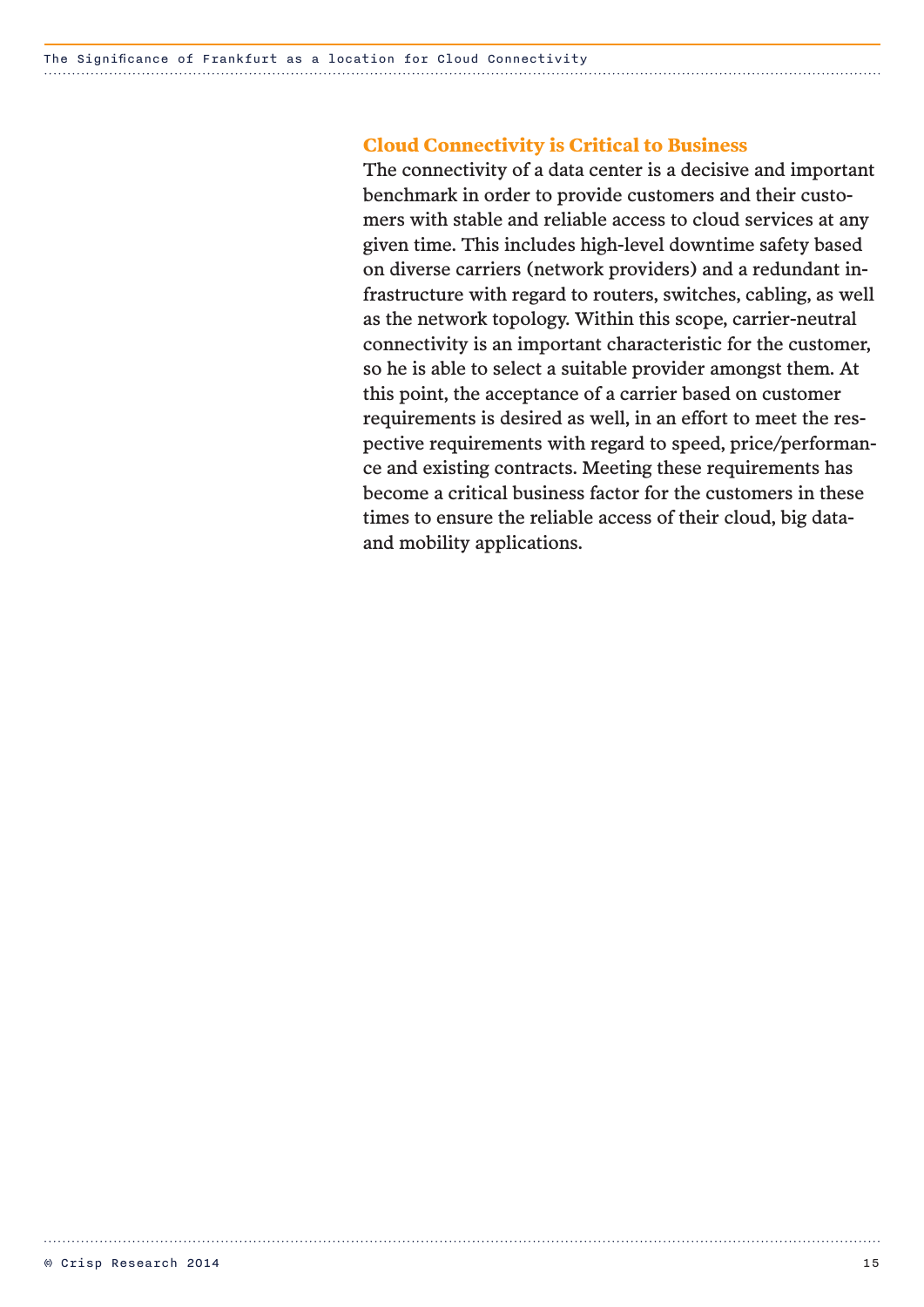### **Authors**



**René Büst** Senior Analyst **rene.buest@crisp-research.com**



**Steve Janata** Managing Director & Senior Analyst **steve.janata@crisp-research.com**

Rene Buest is Senior Analyst and Cloud Practice Lead at Crisp Research, covering cloud computing and IT infrastructure. He is member of the worldwide Gigaom Research Analyst Network, top cloud computing blogger in Germany and one of the worldwide top 50 bloggers in this area. In addition, he is one of the world's top cloud computing influencers and belongs to the top 100 cloud computing experts on Twitter. For more than 16 years he is focused on the strategic use of information technology in businesses and the IT impact on our society as well as disruptive technologies.

Rene Buest is the author of numerous professional cloud computing and technology articles, speaker and participant of experts rounds. On CloudUser.de he writes about topics from the fields of cloud computing, it-infrastructures, technologies, management and strategies. He holds a diploma in computer engineering from the Hochschule Bremen (Dipl.-Informatiker (FH)) as well as a M.Sc. in IT-Management and Information Systems from the FHDW Paderborn.

Steve Janata manages the research projects for cloud computing,digital customer experience and mobility. He advises andsupports IT-users and providers on their journey to a digitaleconomy. Prior to his employment with Crisp Research, Steve was the Senior Advisor and Practice Lead for Cloud Computing & Innovation" at the Experton Group.He has 15 years of experience as an analyst and strategyconsultant in the IT-industry. Within the scope of hisconsulting career, Steve has worked with companies suchas IBM, Microsoft, T-Systems and Telefonica, amongstothers.

Steve Janata is author of numerous studies and professionalarticles. An expert in cloud, channel and digitaleconomy, he is a sought after speaker and moderator atconferences and events. In addition, Mr. Janata is a memberof the board at the manager forum Rhine/Main for the Friedrich Ebert Foundation.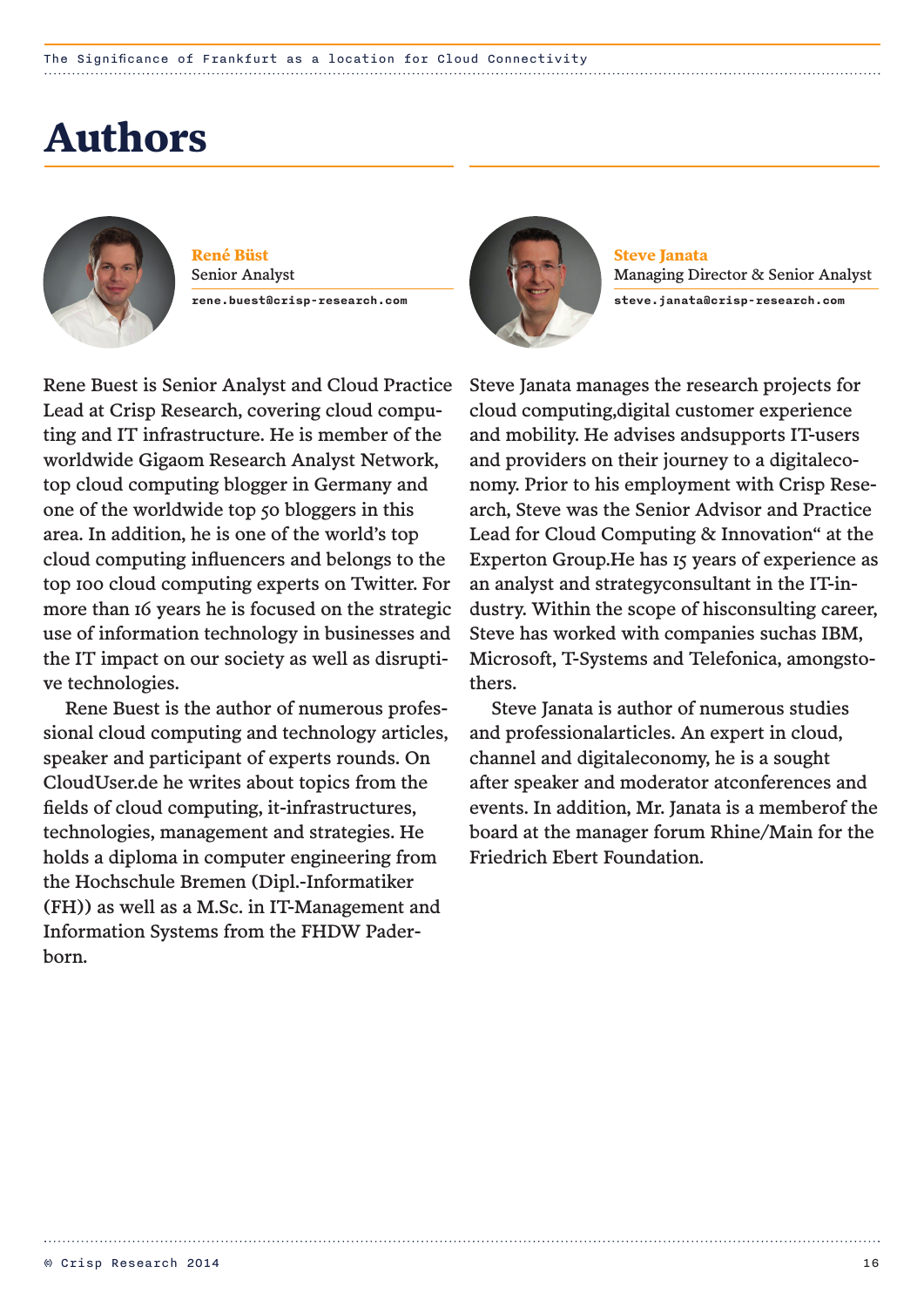### **About Crisp Research**

Crisp Research is a European IT-research and consulting company. With a team of experienced analysts, consultants and software developers, Crisp Research evaluates current and future market trends. Crisp Research supports IT-providers in strategy-, content marketing-, cloud marketing- and sales questions.

Cloud computing and digital business transformation are the main focus points at Crisp Research. To test current cloud services and products under live-conditions we have an internal research team in our Crisp Research labs.

Weißenburgstraße 10 D-34117 Kassel **TEL** +49 561 2207 – 4080 **FAX** +49 561 2207 – 4081

**MAIL** info@crisp-research.com **WEB** crisp-research.com **TWITTER** twitter.com/crisp\_research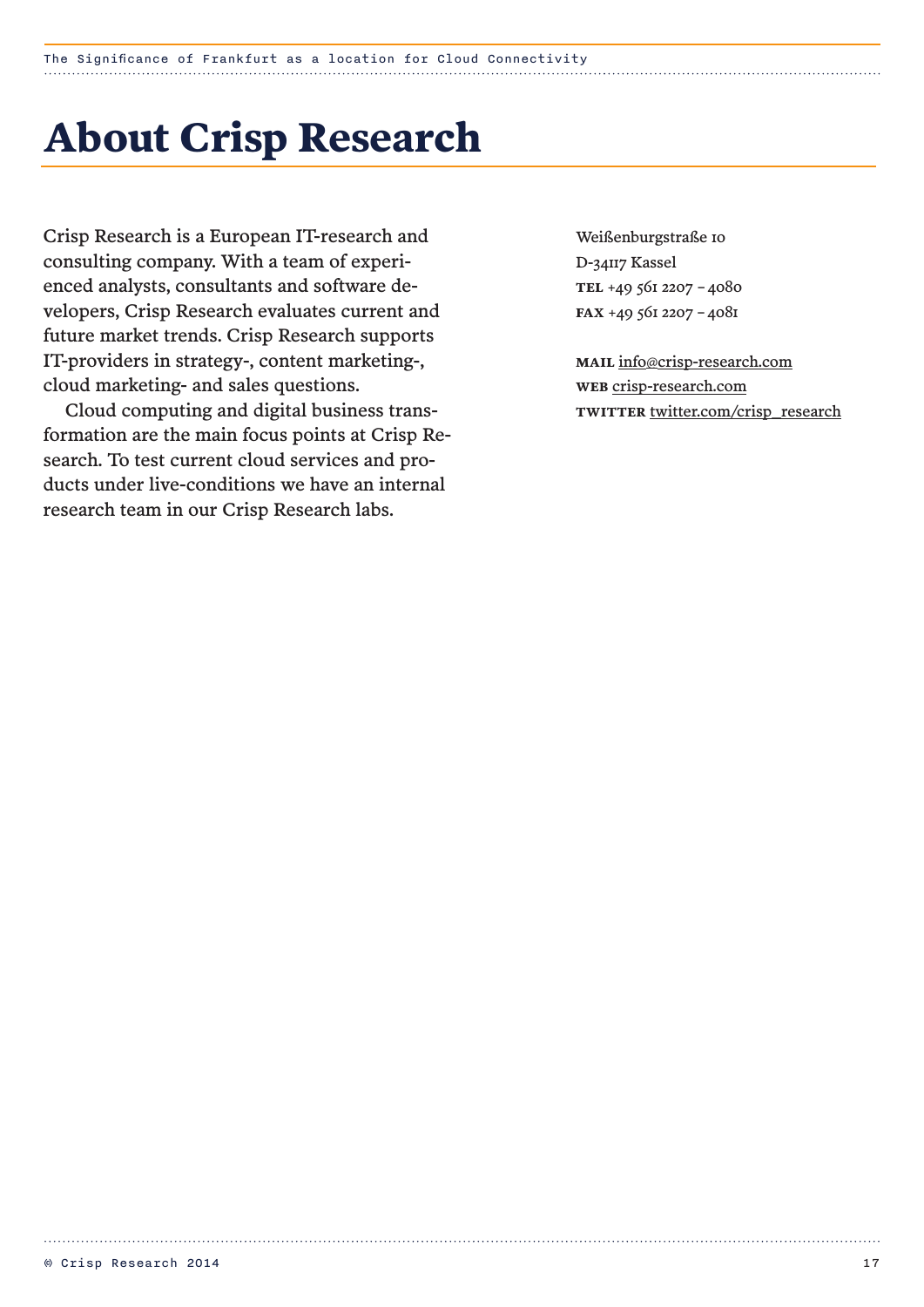# **Copyright**

### **Erstellt im Auftrag von:**

Interxion Deutschland GmbH Hanauer Landstraße 298 60314 Frankfurt am Main

Telefon: +49 (0) 69 40 147-0 Telefax: +49 (0) 69 40 147-199 E-Mail: de.info@interxion.com

Alle Rechte an den vorliegenden Inhalten liegen bei Crisp Research. Die Daten und Informationen bleiben Eigentum von Crisp Research. Vervielfältigungen, auch auszugsweise, bedürfen der schriftlichen Genehmigung von Crisp Research.

**Gestaltung, Layout & Infografiken:** Hellwig & Buntenbruch **MAIL** info@hellundbunt.de **WEB** hellundbunt.de